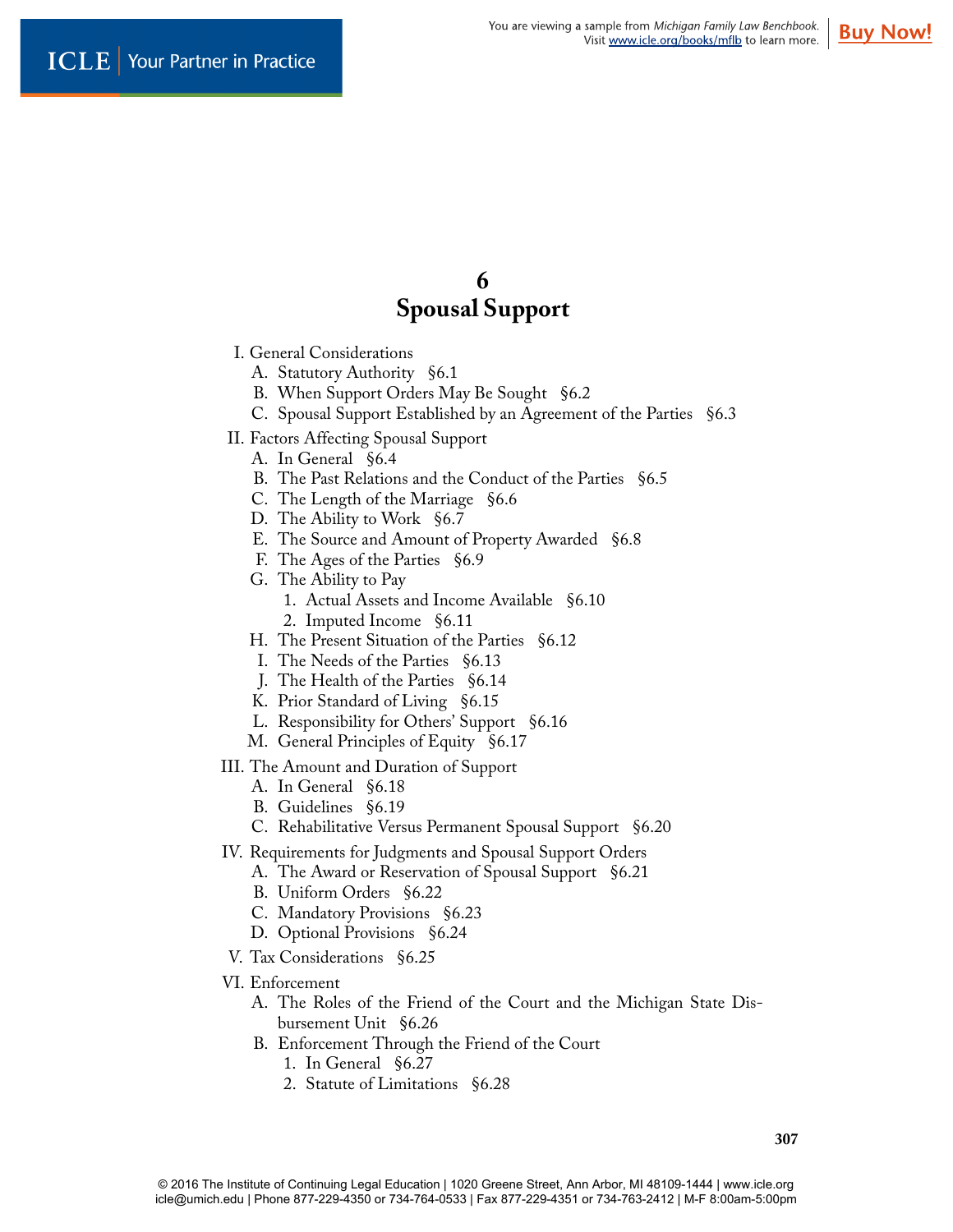## **Michigan Family Law Benchbook**

- 3. Income Withholding §6.29
- 4. Liens and Bonds §6.30
- 5. Contempt Proceedings §6.31
- 6. Suspension of State Licenses §6.32
- 7. Interception of Tax Refunds §6.33
- C. Direct Enforcement
	- 1. In General §6.34
	- 2. Statute of Limitations §6.35
	- 3. Enforcement Procedures Available §6.36
- VII. Enforcing Spousal Support Orders from Other States
	- A. Recognition and Enforcement §6.37
	- B. Stay of Proceedings §6.38
	- C. The Uniform Interstate Family Support Act §6.39
	- D. The Interstate Income Withholding Act §6.40
	- E. The Uniform Enforcement of Foreign Judgments Act §6.41
	- F. Support Orders from Foreign Countries §6.42
- VIII. Modification of Spousal Support
	- A. In General §6.43
	- B. Fraud, Duress, and Mutual Mistake §6.44
	- C. Factors Indicating a Change in Circumstances
		- 1. In General §6.45
		- 2. Remarriage §6.46
		- 3. Cohabitation §6.47
		- 4. Changes in Need §6.48
		- 5. Changes in the Ability to Pay §6.49
		- 6. Retirement and Pension Benefits §6.50
		- 7. Other Considerations §6.51
	- IX. The Effect of Bankruptcy
		- A. In General §6.52
		- B. The Effect of the Label Used in the Judgment §6.53
		- C. Antibankruptcy Clauses §6.54

X. Alimony in Gross §6.55

Exhibit

6.1 Chart for Spousal Support Factors

## Summary of Spousal Support

This is a summary of major principles only, with cross-references to more detailed discussion in sections of the *Benchbook.*

## **Factors in awarding spousal support. §6.1, §§6.4–6.17.**

The court may award spousal support as is just and reasonable if the property award is insufficient for the suitable support of either party and any children of the marriage of whom the party has custody. The court must consider "the ability of either party to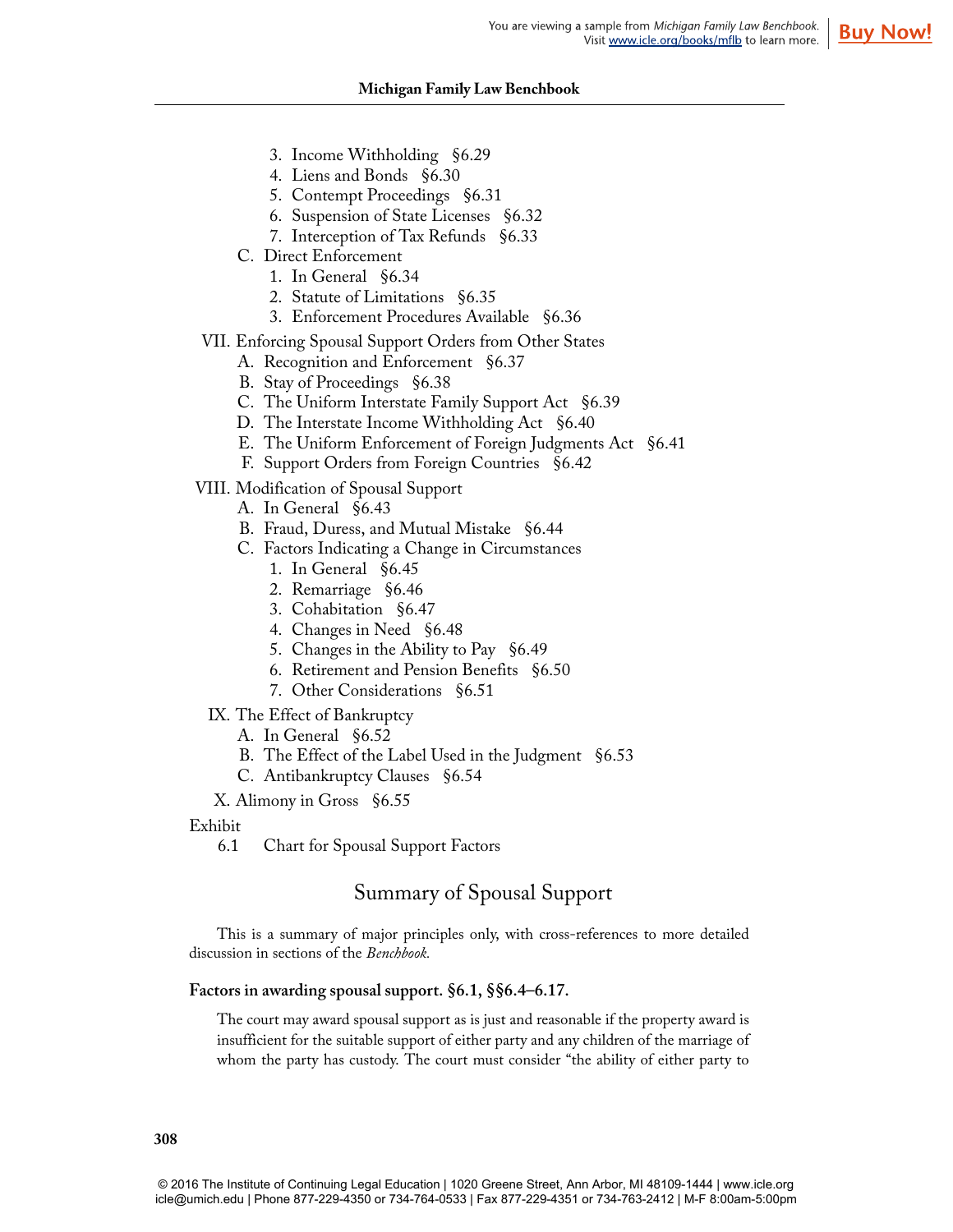pay and the character and situation of the parties, and all the other circumstances of the case." MCL 552.23(1).

Factors to be considered include the following:

- Past relations and conduct of the parties. How the parties conducted the marriage as well as fault in the breakdown of the marriage. Fault is only one factor and should not be assigned disproportionate weight.
- Length of the marriage. A long-term marriage is especially relevant where one spouse has no career or marketable skills and his or her standard of living may be reduced because of the divorce.
- **Ability of the parties to work.**
- **Source of and amount of property awarded to the parties.** The focus is on the income-earning potential of the assets rather than their value; a spouse is not required to dissipate property awarded to meet daily needs where spousal support can be available.
- **Ages of the parties.**
- **Ability of the parties to pay spousal support.** Sources considered in determining the ability to pay include earnings, pension plans, unemployment compensation, tax refunds, and Social Security benefits. *Ability to pay* includes the payer spouse's unexercised ability to earn if income is voluntarily reduced to avoid paying spousal support. Factors relevant to the ability to pay include (1) the parties' employment histories, (2) reasons for any termination of employment, (3) work opportunities available, (4) diligence in trying to find employment, and (5) availability of employment.
- **Present situation of the parties.**
- **Needs of the parties.**
- **Health of the parties.** The parties' health is relevant to the ability to work and to the personal needs of the spouse seeking support.
- **Prior standard of living of the parties.**
- **Whether either party is responsible for the support of others.**
- **Contributions to the joint estate by the parties.**
- **A party's fault in causing the divorce.**
- **How cohabitation affects a party's financial status.**
- **General principles of equity.**

The court must make findings on each factor relevant to the claim before it.

## **Amount and duration of spousal support. §§6.18–6.20.**

*Factors relevant to the amount of support.*

- duration of the marriage
- the parties' contribution to the joint estate
- the parties' ages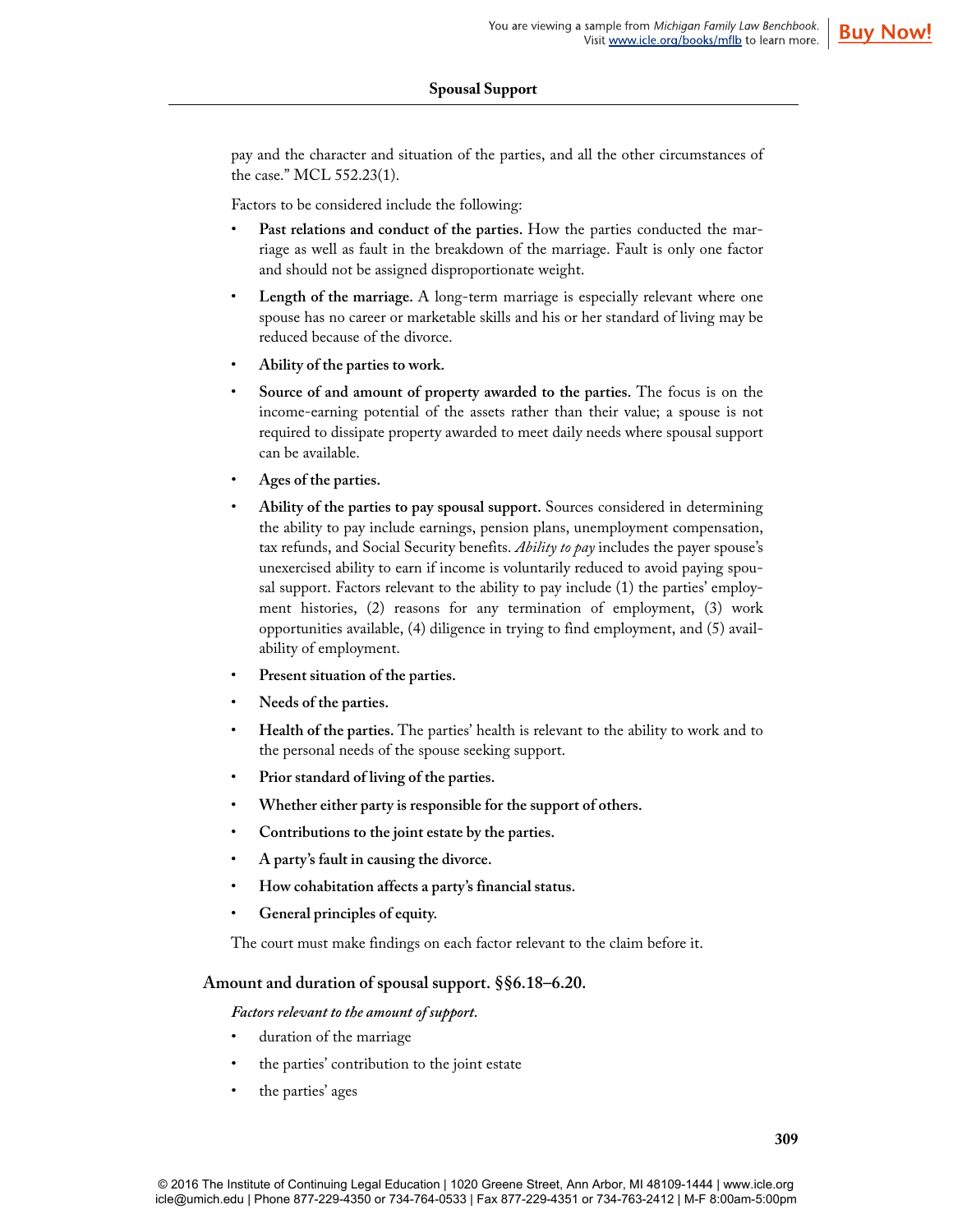## **Michigan Family Law Benchbook**

- the parties' health
- the parties' stations in life
- the parties' necessities and circumstances
- the parties' earning abilities

#### *Rehabilitative spousal support.*

Rehabilitative spousal support is temporary spousal support to help the dependent spouse make the transition to self-support. It can be appropriate to

- encourage a spouse to seek full-time employment and self-sufficiency
- allow a spouse to complete an advanced degree or obtain a marketable skill when he or she had worked while the other spouse obtained a degree
- allow a spouse to adjust to a lifestyle not based on combined incomes
- allow a spouse to obtain new job skills and enter the workforce

#### *Permanent spousal support (generally until death or remarriage).*

It has been found appropriate when there is

- a long-term marriage with a spouse who has no career or marketable skills
- a long-term marriage, one spouse with superior earning skills, and the other spouse with questionable earning capacity
- great discrepancy between incomes and a spouse who devoted most of his or her adult life to homemaker role
- serious doubt that a spouse could support himself or herself because of a disability

#### **Mandatory and Optional Judgment Provisions. §§6.22–6.24.**

If spousal support is not granted, the judgment must either reserve the question or state that neither party is entitled to spousal support. If the judgment is silent regarding spousal support, the issue is reserved for possible later consideration. MCR  $3.211(B)(4)$ .

Any provisions regarding spousal support must be prepared on a Uniform Support Order (see SCAO forms FOC 10b, FOC 10c). This order must accompany any judgment or order affecting spousal support, and both documents must be signed by the judge. The Uniform Order governs if the terms of the judgment or order conflict with it. The final judgment must either incorporate the Uniform Order by reference or state that none is required.

See §6.23 for a list of mandatory judgment provisions.

#### **Enforcement. §§6.26–6.36.**

Like child support (see §§5.38–5.46), enforcement mechanisms include income withholding, liens, contempt, license suspensions, and interception of tax refunds.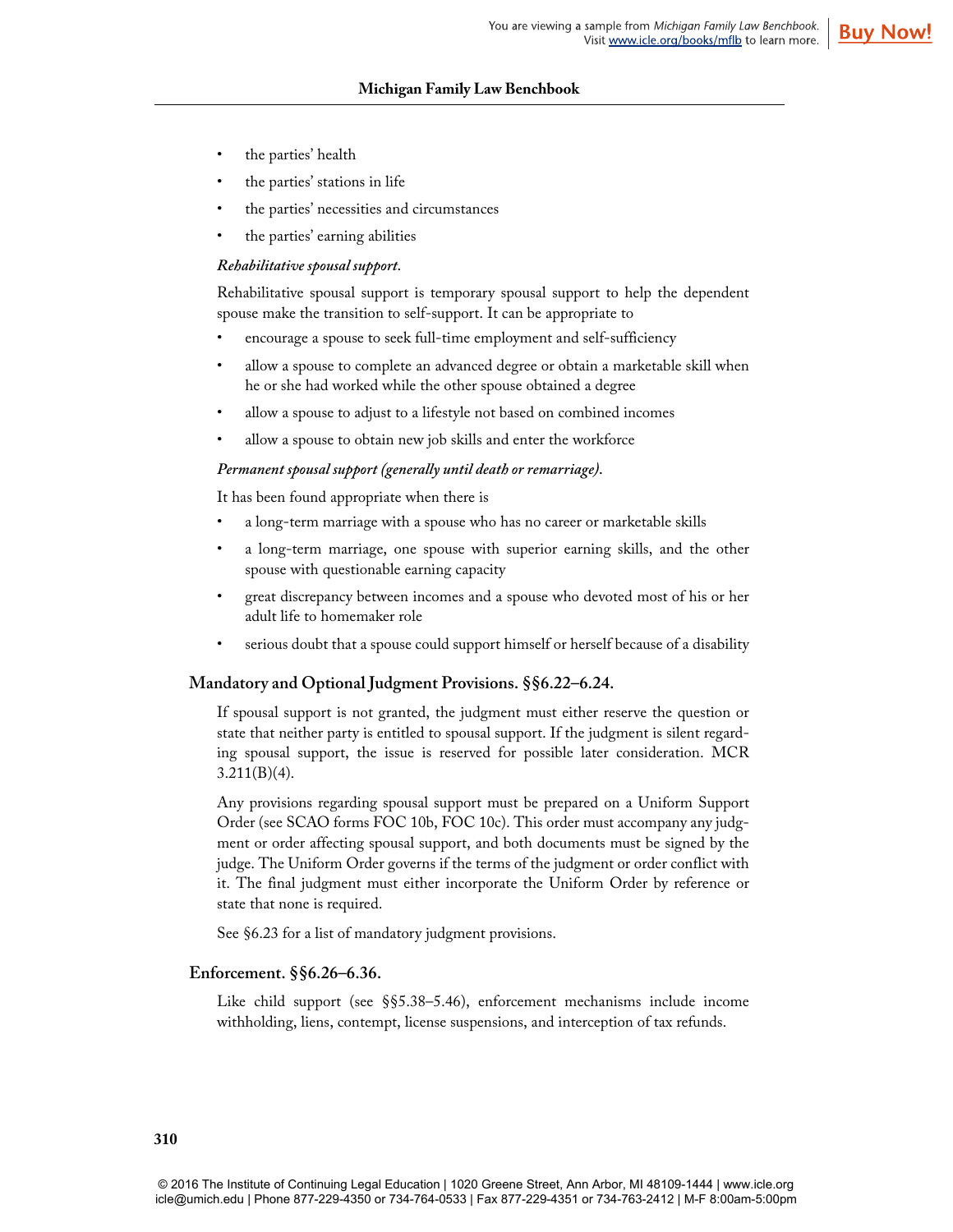## **Enforcement of other states' orders. §§6.37–6.41.**

Michigan courts enforce other states' orders if the payer was personally served or present in that court.

A Michigan party who has properly applied to another state's court for modification of the spousal support order may apply for a stay of proceedings in Michigan. The stay is effective for 60 days pending submission of satisfactory evidence that the other state has changed its order.

## *The Uniform Interstate Family Support Act (UIFSA). §6.39.*

The act permits the petitioner to enforce income withholding orders by filing the order directly with an employer or by registering the order with the state's support enforcement agency.

On request, a support enforcement agency must provide services to a resident petitioner or a foreign petitioner meeting the UIFSA's requirements and may provide services to a nonresident petitioner.

Only the state court that issued the spousal support order may modify the order.

## *The Interstate Income Withholding Act. §6.40.*

Only the Friend of the Court can request income withholding in other jurisdictions under the act. A payer subject to a foreign support order may initiate voluntary income withholding by filing a request with the Friend of the Court.

Once an order of income withholding is entered under the act, it has the same force and effect as those obtained under the Support and Parenting Time Enforcement Act (SPTEA).

## **Modification. §§6.43–6.51.**

If the court had personal jurisdiction over the payer at the time of the judgment, the court has continuing jurisdiction to revise or amend the order.

No minimum period must elapse before modification can be requested.

Retroactive modification is not available. However, the court can approve the parties' agreement for retroactive modification.

Modification is possible only on a showing of new facts or changed circumstances since the judgment that justify a revision. The petitioner has the burden of justifying a change by a preponderance of the evidence.

Once a change in circumstances is shown, the court considers all the circumstances in deciding what modification to make.

*Factors indicating a change in circumstances.*

- **Remarriage**—can trigger modification or termination unless specifically stated otherwise in the judgment, but remarriage can be only one consideration.
- **Cohabitation**—does not constitute a de facto marriage; can be relevant where it improves a spouse's financial position.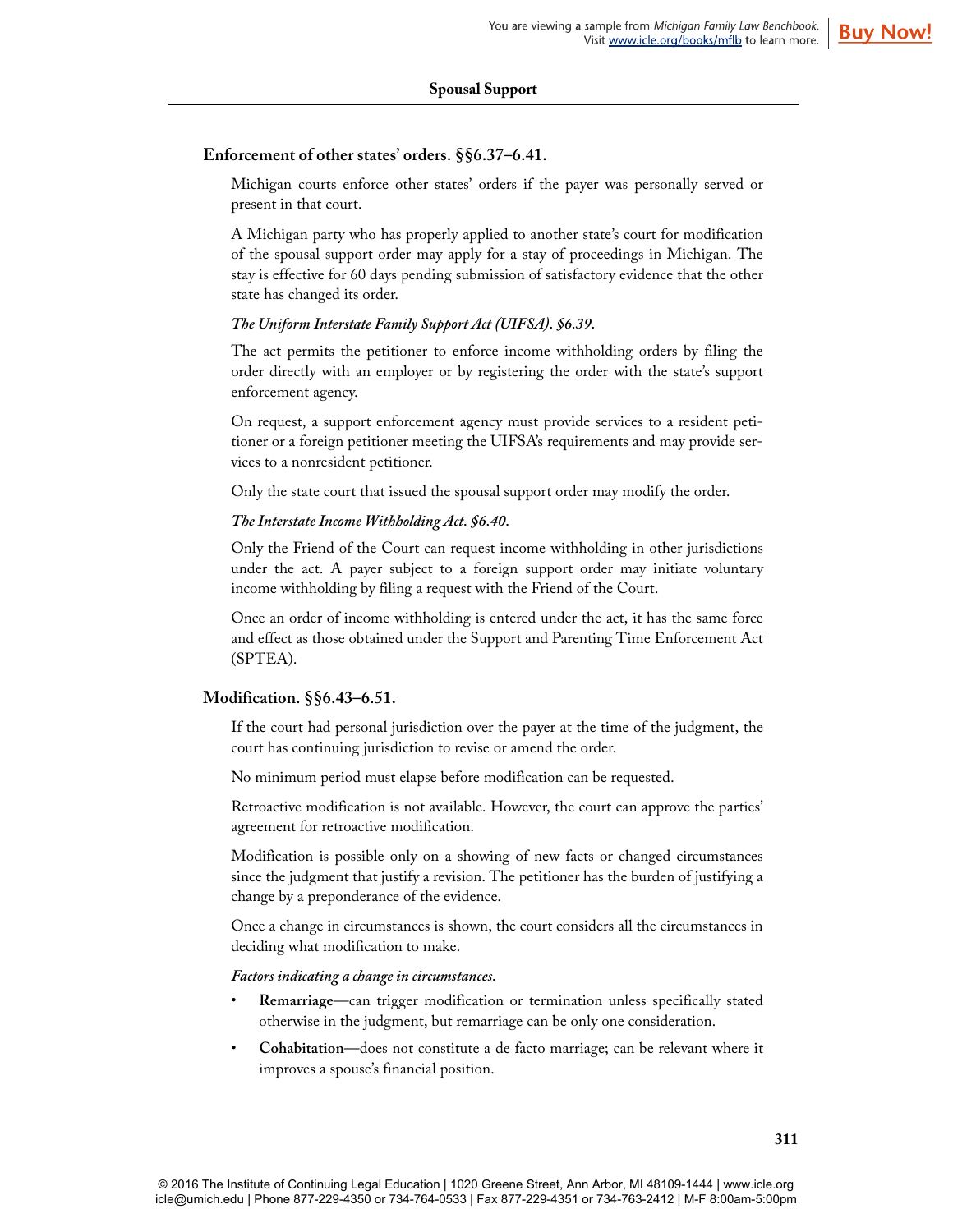- **Changes in need**—see examples in §6.48.
- **Changes in ability to pay**—see examples in §6.49.
- **Retirement**—effect appears to depend on whether parties fashioned award with retirement in mind; see examples in §6.50.
- **Death of the payer**—does not terminate the support obligation, which can be enforced against the estate, unless stated otherwise.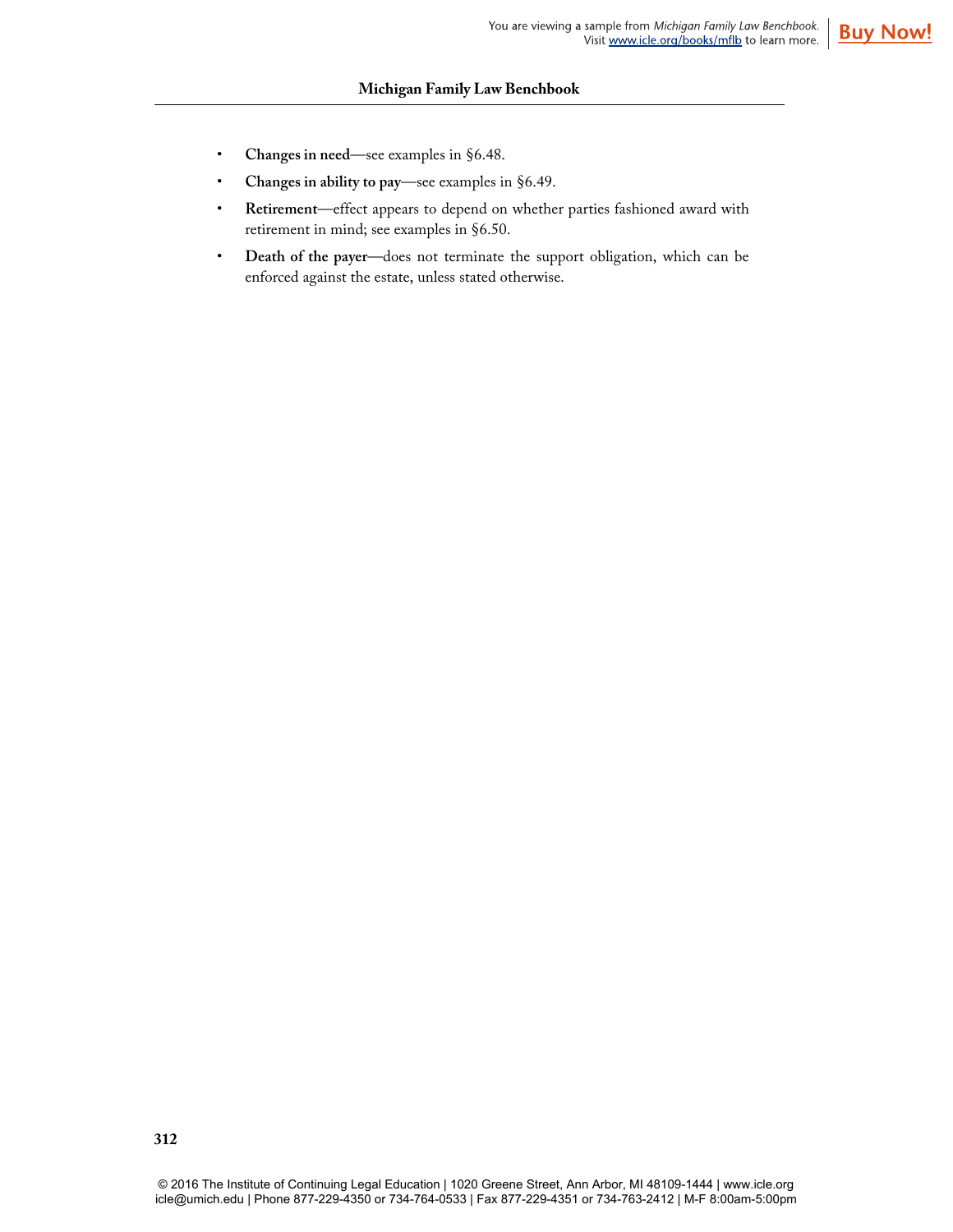## **I. General Considerations A. Statutory Authority**

**§6.1** The court's authority to award spousal support to either party in a divorce action is established by MCL 552.23(1).

Upon entry of a judgment of divorce or separate maintenance, if the estate and effects awarded to either party are insufficient for the suitable support and maintenance of either party and any children of the marriage who are committed to the care and custody of either party, the court may also award to either party the part of the real and personal estate of either party and spousal support out of the real and personal estate, to be paid to either party in gross or otherwise as the court considers just and reasonable, after considering the ability of either party to pay and the character and situation of the parties, and all the other circumstances of the case.

In other words, when the property award is insufficient to provide for the suitable support of a party and any children committed to his or her care, a court may award spousal support to that party after considering all the circumstances of that particular case.

## **B. When Support Orders May Be Sought**

**§6.2** Spousal support may be awarded on entry of a judgment of divorce or separate maintenance. MCL 552.23. In case of a default judgment, the party moving for entry of judgment must provide the trial court with sufficient evidence to make the necessary findings and conclusions in order to equitably divide the marital property and determine any other issues, such as spousal support. *Koy v Koy*, 274 Mich App 653, 735 NW2d 665 (2007).

During the pendency of the case, a party may request a temporary or interim order. MCL 552.13. The request is made by filing a verified motion. Notice and a hearing are required, and the order must state its effective date and whether its provisions may be modified retroactively by a subsequent order. MCR 3.207(C).

Pending entry of a temporary order, spousal support can be requested in an ex parte motion. MCR 3.207(B). An ex parte order requires a showing, set forth in a verified motion or affidavit, that irreparable injury, loss, or damage will result from the delay required to give notice or that giving notice itself will precipitate adverse action before the temporary order can be issued. *Id.*

## *Practice Tip*

*When faced with the task of making an immediate decision on a motion for temporary spousal support without the opportunity for an evidentiary hearing, some judges have used the following approach in determining the amount of spousal support:*

- *1. Determine each party's weekly net income. If the Friend of the Court recommendation is not available, put the burden on the attorneys and the parties to bring in the needed information.*
- *2. Deduct from a party's income the payments he or she makes to protect a marital asset (e.g., mortgage payments).*